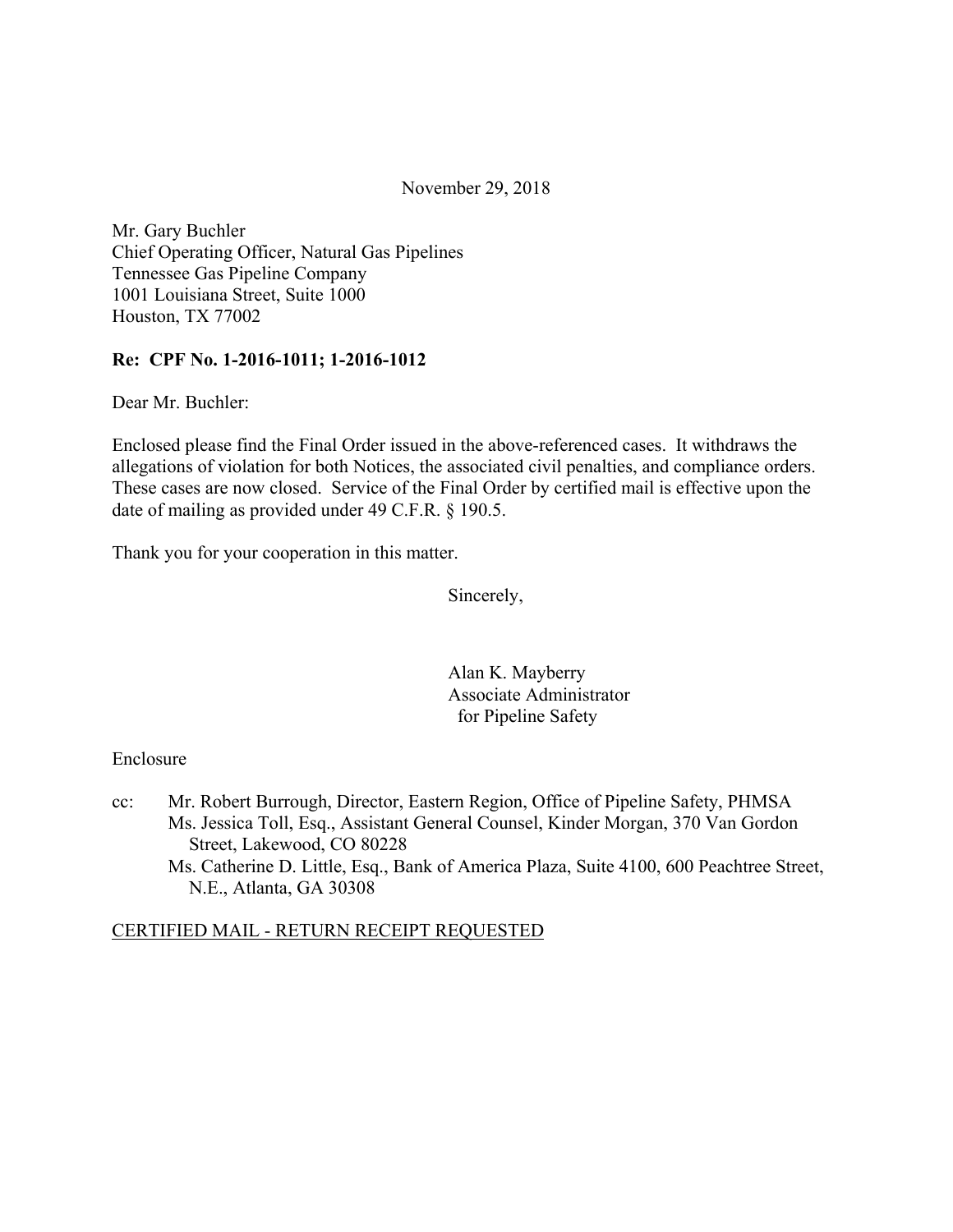### **U.S. DEPARTMENT OF TRANSPORTATION PIPELINE AND HAZARDOUS MATERIALS SAFETY ADMINISTRATION OFFICE OF PIPELINE SAFETY WASHINGTON, D.C. 20590**

**)**

 **)**

 **)**

**In the Matter of )**

**Tennessee Gas Pipeline Company, ) CPF No. 1-2016-1011; 1-2016-1012**

 $\mathcal{L}=\{1,2,3,4,5\}$ 

**\_\_\_\_\_\_\_\_\_\_\_\_\_\_\_\_\_\_\_\_\_\_\_\_\_\_\_\_\_\_\_\_\_\_\_\_)** 

**Respondent. )** 

# **FINAL ORDER**

From August - October 2015, pursuant to 49 U.S.C. § 60117, representatives of the Pipeline and Hazardous Materials Safety Administration (PHMSA), Office of Pipeline Safety (OPS), conducted an on-site pipeline safety inspection of the facilities and records of Tennessee Gas Pipeline Company (Tennessee Gas or Respondent). Tennessee Gas operates approximately 13,900 miles of pipeline from the Gulf coast in Texas and Louisiana through Arkansas, Mississippi, Alabama, Tennessee, Kentucky, Ohio, and Pennsylvania.

As a result of the inspection, the Director, Eastern Region, OPS (Director), issued to Respondent, by letters dated November 10, 2016, and November 21, 2016, two Notices of Probable Violation, Proposed Civil Penalty, and Proposed Compliance Order (Notices). In accordance with 49 C.F.R. § 190.207, each Notice proposed finding that Tennessee Gas violated 49 C.F.R. §192.605 and proposed assessing a civil penalty of \$34,500 for the alleged violation. The Notices also proposed ordering Respondent to take certain measures to correct the alleged violations.

Tennessee Gas responded to the Notice by letter dated December 9, 2016 (Response). The company contested the allegations and requested a hearing. A hearing was subsequently held on April 26, 2017, in West Trenton, New Jersey. At the hearing, Respondent was represented by counsel.

## **WITHDRAWAL OF ALLEGATION- 1-2016-1011**

At the hearing, Tennessee Gas contested the allegation in the Notice that it violated 49 C.F.R. Part 192, as follows:

**Item 1:** The Notice alleged that Respondent violated 49 C.F.R. § 192.605, which states:

**§ 192.605 Procedural manual for operations, maintenance, and emergencies.**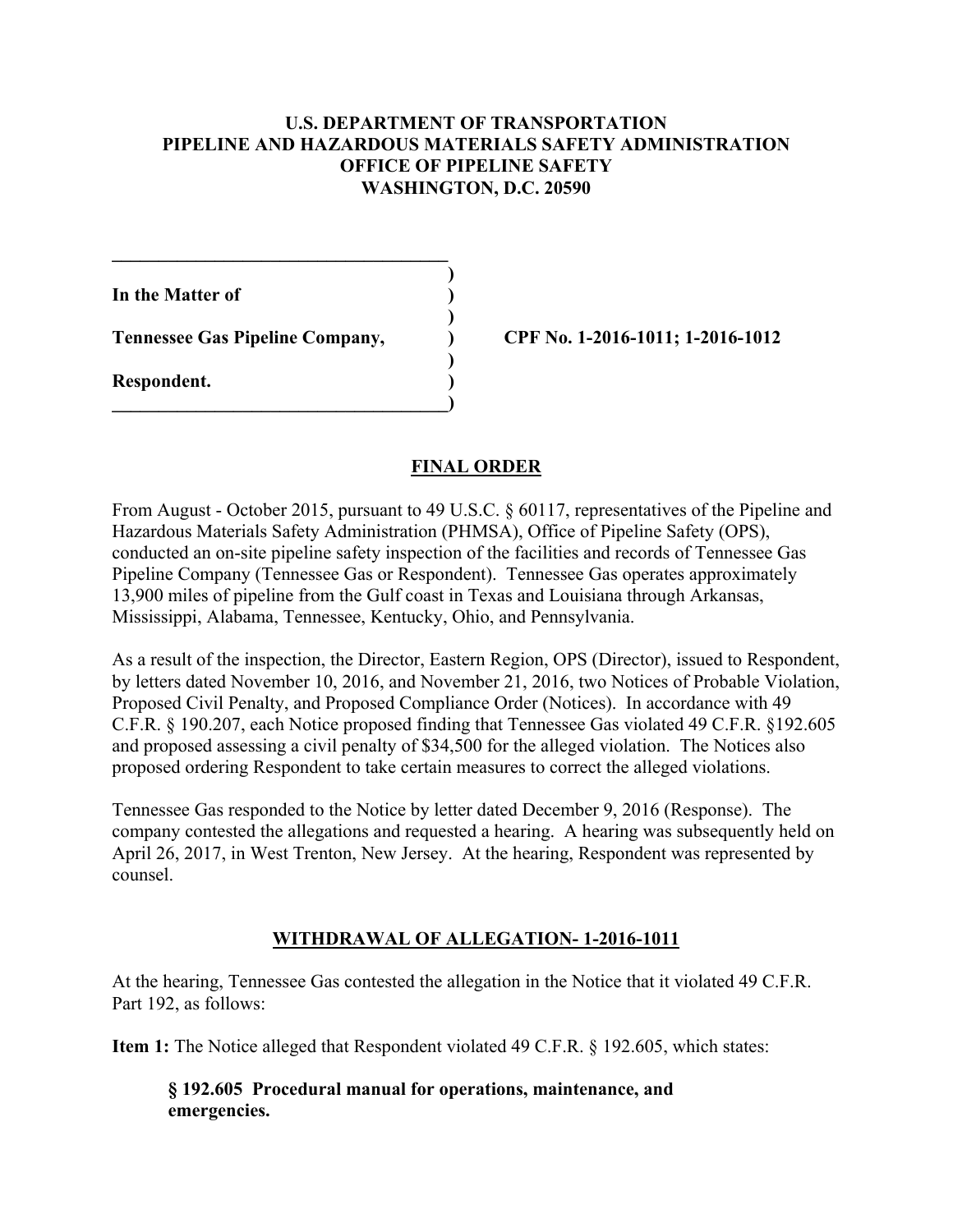(a) *General.* Each operator shall prepare and follow for each pipeline, a manual of written procedures for conducting operations and maintenance activities and for emergency response. . .

(b) *Maintenance and normal operations.* The manual required by paragraph (a) of this section must include procedures for the following, if applicable, to provide safety during maintenance and operations.

(1) Operating, maintaining, and repairing the pipeline in accordance with each of the requirements of this subpart and subpart M of this part.

(2) Controlling corrosion in accordance with the operations and maintenance requirements of subpart I of this part.

#### **§ 192.481 Atmospheric corrosion control: General.**

(a) Each operator must inspect each pipeline or portion of pipeline that is exposed to the atmosphere for evidence of atmospheric corrosion, as follows….

(b) During inspections the operator must give particular attention to pipe at soil-to-air interfaces, under thermal insulation, under disbanded coatings, at pipe supports, in splash zones, at deck penetrations, and in spans over water.

(c) If atmospheric corrosion is found during an inspection, the operator must provide protection against the corrosion as required by §192.479.

The Notice alleged that Respondent violated 49 C.F.R. § 192.605 by failing to prepare and follow for each pipeline, a manual of written procedures for operating, maintaining, and repairing the pipeline to control corrosion in accordance with the requirements of § 192.481(b). Specifically, the Notice alleged that the Tennessee Gas procedure for monitoring atmospheric corrosion, *O&M Procedure 918*, failed to provide specific guidance on how to give particular attention to pipe under thermal insulation. OPS argued that the Respondent's procedure failed to give sufficient detail such that a corrosion technician could adequately detect the presence of atmospheric corrosion during an inspection. In the Notice, OPS stated that the procedure "failed to provide . . . details such as … i. Criteria for selecting the option. ii. Individual(s) responsible for selecting the method. iii. Documentation of the selected method....."<sup>1</sup>

Tennessee Gas strongly objected to OPS' decision to issue an NOPV based on the circumstances presented by this case. The Respondent referred to OPS' Part 192 Corrosion Enforcement Guidance. Tennessee Gas argued that, while not legally enforceable, PHMSA guidance does not support either (1) the use of a Notice of Probable Violation to address the level of detail in existing procedures; or (2) enforcement actions that allege two offenses for a single violation that is based on the same evidence.<sup>2</sup> Additionally, Tennessee Gas refuted OPS' allegation that its

<u>.</u>

<sup>&</sup>lt;sup>1</sup> Notice of Probable Violation 1-2016-1011 (Notice), (November 10, 2016) (on file with PHMSA), at 1.

<sup>&</sup>lt;sup>2</sup> "Based on PHMSA procedural Part 190 rules, internal Agency enforcement procedures, and prior Agency enforcement, PHMSA should have issued a single NOA in this instance." Tennessee Gas Post- Hearing Brief, at 7.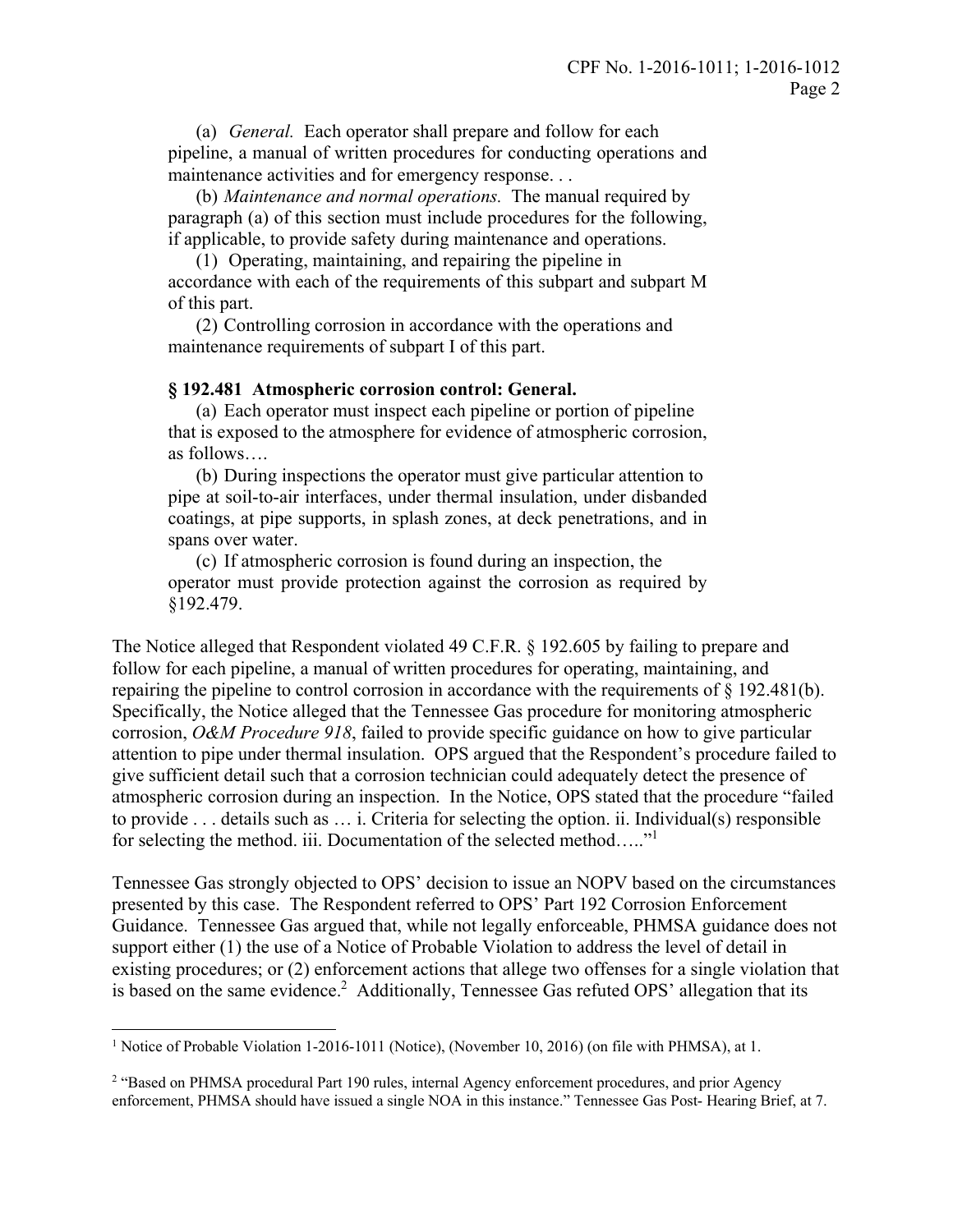procedure failed to provide sufficient detail for a corrosion technician to perform an inspection. Respondent argued that *O&M Procedure 918* allows for a corrosion technician to elect between visually inspecting pipes by removing insulation or clamps *or* developing a program whereby visual inspections occur in select critical areas or predetermined inspection locations *(emphasis added)*. The Respondent argued that this flexibility is allowed by the regulation, and comports with the requirement that its O&M Manual include procedures that mandate particular attention be paid to pipe under thermal insulation.

In its post-hearing brief, Tennessee Gas ascribed particular significance to the fact that the Notice only alleged a deficiency in its procedures, and not the actual inspections conducted pursuant to those procedures. At the hearing, OPS conceded this point, and stated that it was not alleging that Tennessee Gas either failed to conduct the required corrosion control inspections or that corrosion was found during inspections conducted pursuant to the allegedly deficient procedures.

Therefore, the only question required for decision is whether Tennessee Gas' actual procedure is so lacking in detail as to violate § 192.605 or § 192.481. In reading the plain language of these regulations, I find that TGP's procedure comports with these regulations. Tennessee Gas' procedure states "during the inspection, give particular attention to the following components. . . pipe under *thermal or noise abatement insulation*…pipe that is not visually accessible." The procedure further explicates how to inspect pipes that are not visually accessible. From a plain reading of the regulation, *O&M Procedure 918* meets the threshold set by the regulation. At the hearing, OPS conceded that it cannot require the operator to have any particular language in its procedural manual – that is left to the discretion of the operator, within the confines of the regulatory language. There is no language in this regulation that requires the operator to provide the level of detail in its procedures cited in this Notice.

Accordingly, based upon a review of the evidence, I find that Respondent did not violate 49 C.F.R. § 192.605, as alleged in the Notice, and therefore withdraw Item 1.

## **WITHDRAWAL OF ALLEGATION- 1-2016-1012**

At the hearing, Tennessee Gas contested the allegation in the Notice that it violated 49 C.F.R. Part 192, as follows:

**Item 1:** The Notice alleged that Respondent violated 49 C.F.R. § 192.605, which states:

## **§ 192.605 Procedural manual for operations, maintenance, and emergencies.**

(a) *General.* Each operator shall prepare and follow for each pipeline, a manual of written procedures for conducting operations and maintenance activities and for emergency response. . .

 $\overline{a}$ 

 caution before citing the same code or subsection for more than one Item in a NOPV letter because if the items are based on the same evidence, it may result in a single violation being inappropriately alleged as multiple violations") PHMSA Pipeline Safety Enforcement Procedures Section 4, p. 25, 27 (Mar. 23, 2016) (inspectors should "use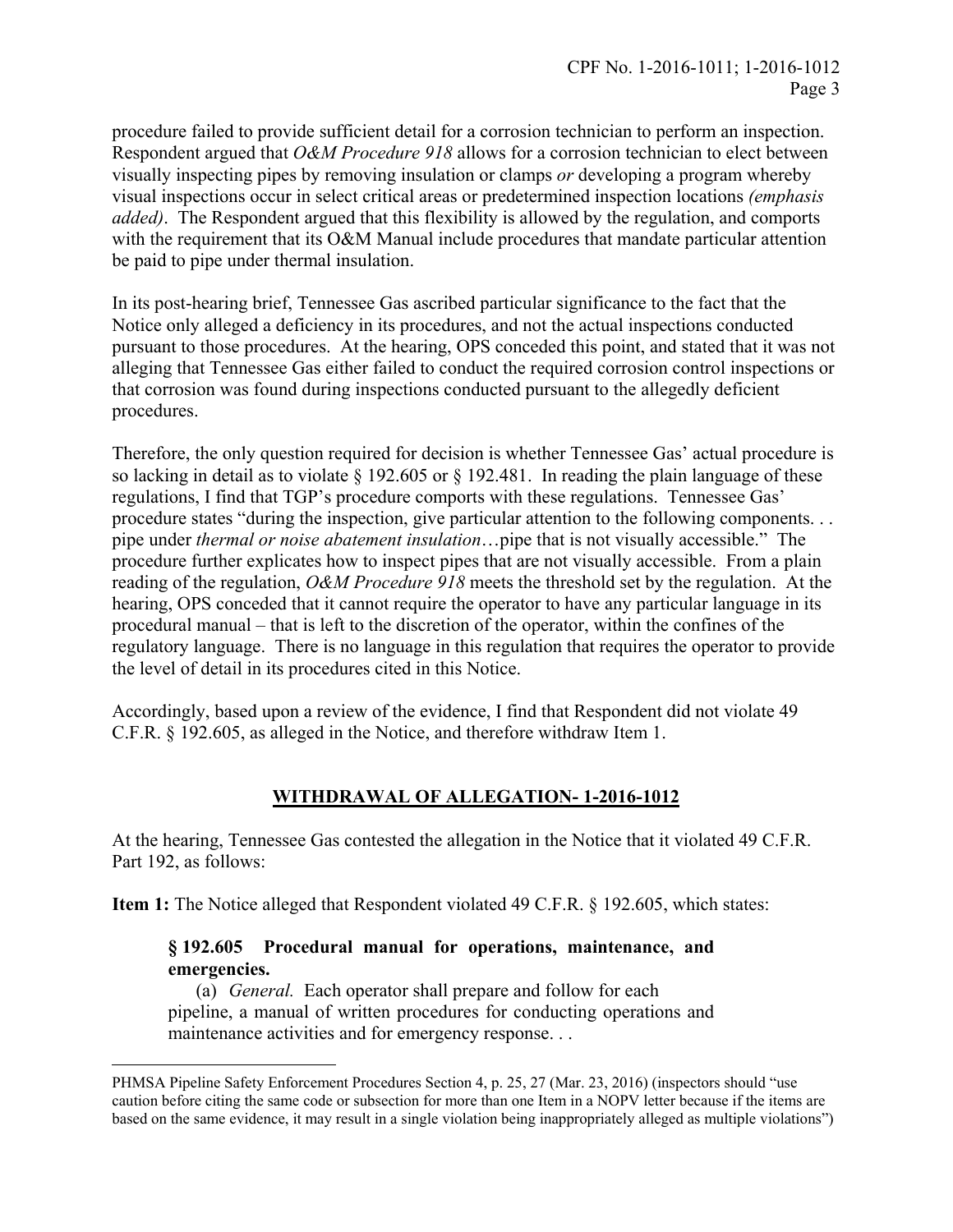(b) *Maintenance and normal operations.* The manual required by paragraph (a) of this section must include procedures for the following, if applicable, to provide safety during maintenance and operations.

(1) Operating, maintaining, and repairing the pipeline in accordance with each of the requirements of this subpart and subpart M of this part.

(2) Controlling corrosion in accordance with the operations and maintenance requirements of subpart I of this part.

#### **§ 192.481 Atmospheric corrosion control: General.**

 (a) Each operator must inspect each pipeline or portion of pipeline that is exposed to the atmosphere for evidence of atmospheric corrosion, as follows….

(b) During inspections the operator must give particular attention to pipe at soil-to-air interfaces, under thermal insulation, under disbanded coatings, at pipe supports, in splash zones, at deck penetrations, and in spans over water.

(c) If atmospheric corrosion is found during an inspection, the operator must provide protection against the corrosion as required by §192.479.

The Notice alleged that Respondent violated 49 C.F.R. § 192.605 by failing to prepare and follow for each pipeline, a manual of written procedures for operating, maintaining, and repairing the pipeline. Specifically, the Notice alleged that Tennessee Gas' procedure for monitoring atmospheric corrosion, *O&M Procedure 918*, failed to provide specific guidance on how to give particular attention to pipe at pipe supports in accordance with §192.481(b).

Respondent contested this allegation of violation. I am adopting the arguments set forth in my consideration of the violation in 1-2016-1011. Accordingly, based upon a review of all of the evidence, I find that Respondent did not violate 49 C.F.R. § 192.605, as alleged in the Notice, and therefore withdraw Item I.

#### **ASSESSMENT OF PENALTY**

Under 49 U.S.C. § 60122, Respondent is subject to an administrative civil penalty not to exceed \$200,000 per violation for each day of the violation, up to a maximum of \$2,000,000 for any related series of violations.<sup>3</sup> In determining the amount of a civil penalty under 49 U.S.C. § 60122 and 49 C.F.R. § 190.225, I must consider the following criteria: the nature, circumstances, and gravity of the violation, including adverse impact on the environment; the degree of Respondent's culpability; the history of Respondent's prior offenses; and any effect that the penalty may have on its ability to continue doing business; and the good faith of Respondent in attempting to comply with the pipeline safety regulations. In addition, I may consider the economic benefit gained from the violation without any reduction because of subsequent damages, and such other matters as justice may require. The Notice proposed a total

<u>.</u>

<sup>3</sup> These amounts are adjusted annually for inflation. *See, e.g.*, Pipeline Safety: Inflation Adjustment of Maximum Civil Penalties, 82 Fed. Reg. 19325 (April 27, 2017).